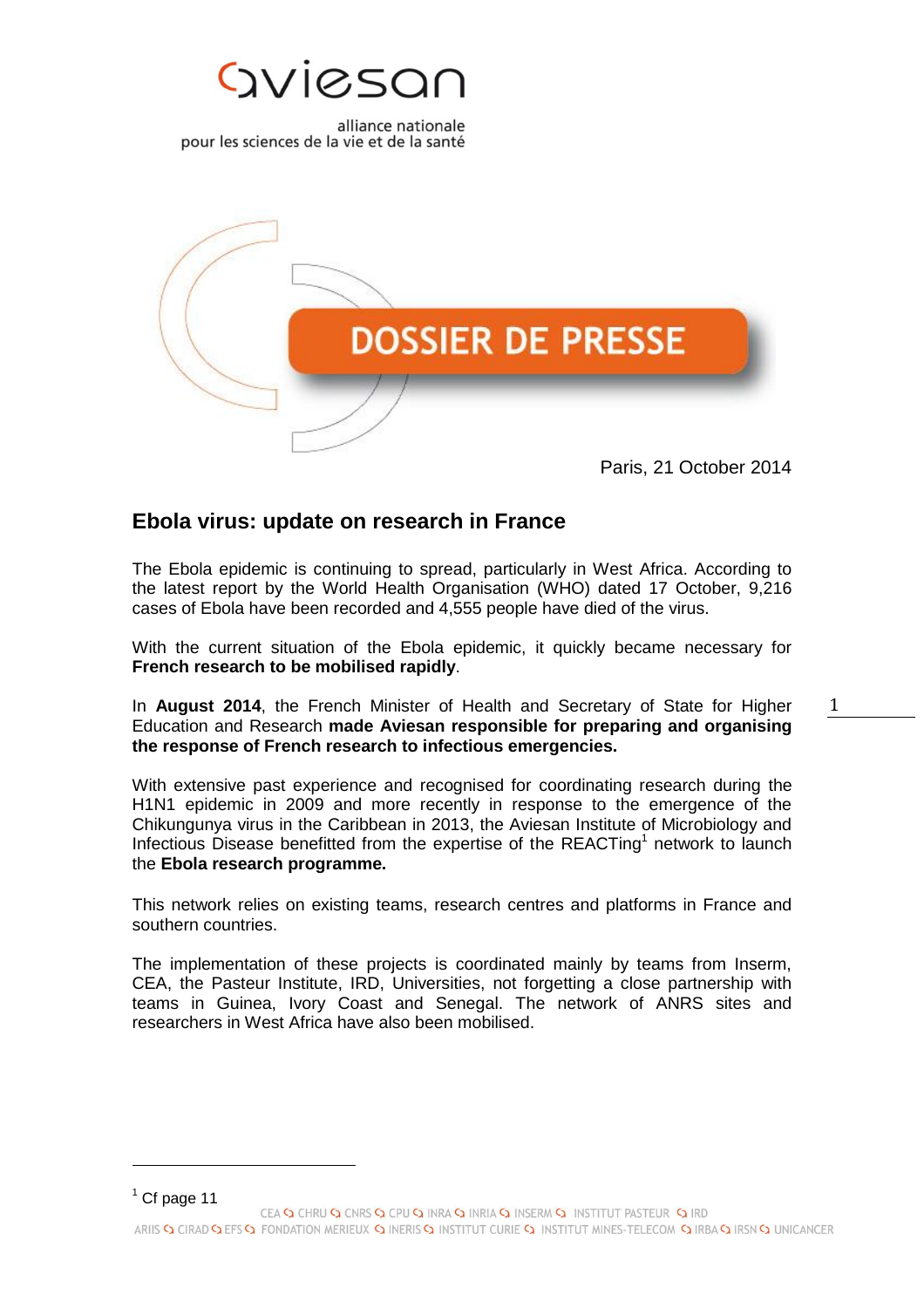# Gviesan

alliance nationale pour les sciences de la vie et de la santé

# **Contents**

| Standardisation of rapid, differential diagnostic tests (Ebola, other diagnoses)<br>$\bullet$ |
|-----------------------------------------------------------------------------------------------|
| $\bullet$                                                                                     |
| $\bullet$                                                                                     |
| Identification of drugs in a therapeutic indication against Ebola<br>$\bullet$                |
| Implementation of a follow-up cohort for convalescent patients to examine                     |
| Analysis of socio-anthropological impact of the disease: sociocultural and                    |
| Rumours, discussions and controversies: outlooks from the online world 9<br>$\bullet$         |
| An example of a research support organisation: the Jean                                       |
|                                                                                               |
|                                                                                               |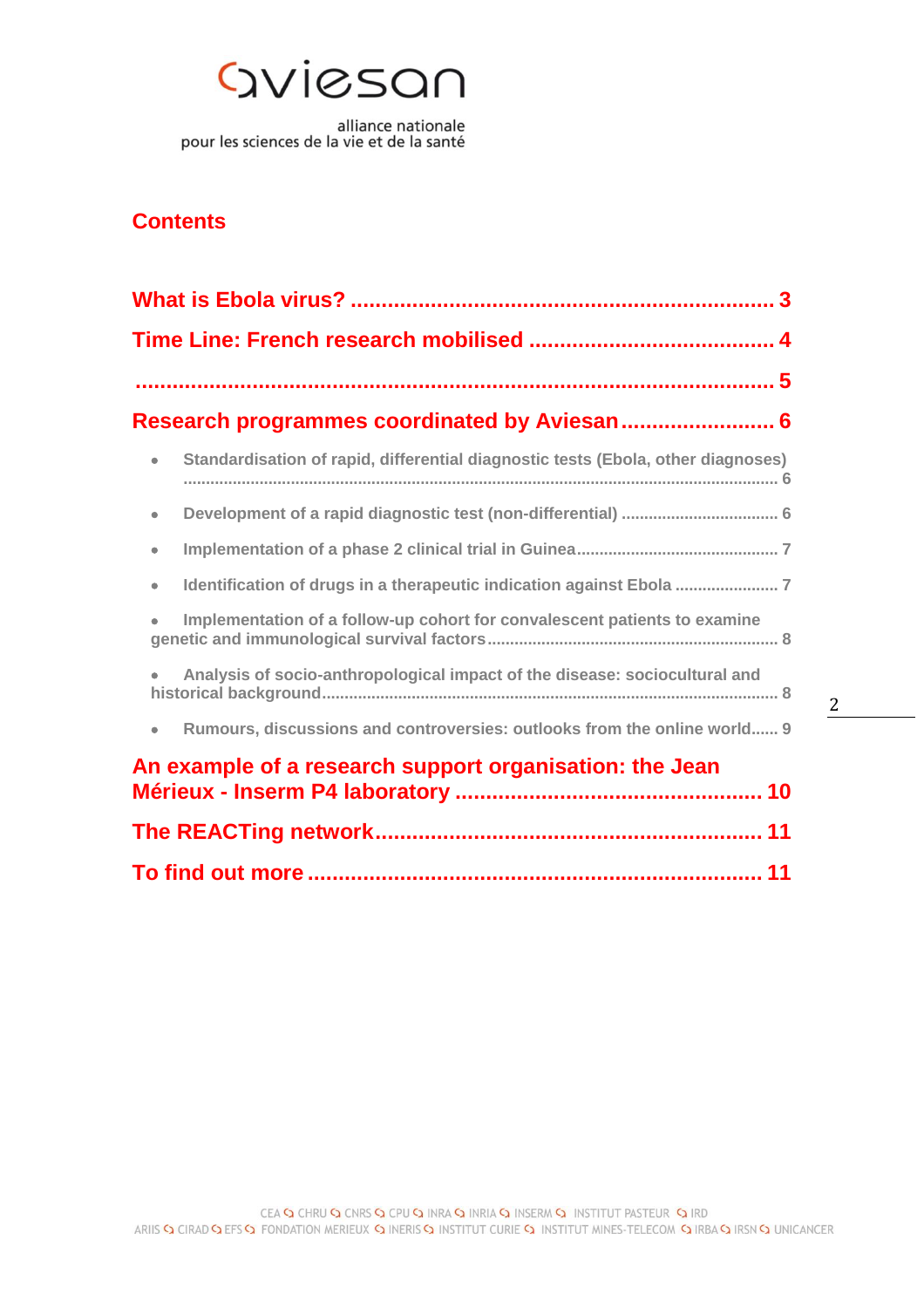

#### <span id="page-2-0"></span>**What is Ebola virus?**

**Ebola virus is a highly contagious, fatal virus.** After 2 to 21 days incubation, the disease appears as symptoms not specific to this disease (fever, tiredness, muscle and joint pain) before developing into a phase characterised by gastro-intestinal signs (bloody diarrhoea and vomiting), respiratory signs and sometimes neurological symptoms. In 40% to 80% of cases, the development is fatal.

The current epidemic in West Africa, the largest ever, continues to gain ground, even if applying a certain number of recommendations should bring it under reasonable control in a few weeks. **Spreading of the virus between humans is associated with a multitude of parameters, both sanitary** (difficulties with biological diagnosis on site, overwhelmed healthcare systems in countries, some of which are emerging from a long period of civil war, humanitarian organisations overwhelmed by the scale of the epidemic) **and socio-cultural** (funereal rites, cultural divide between populations and healthcare teams, lack of trust in the national authorities and international agencies).

In addition, **modes means of transport can promote and accelerate spread of the virus** outside the initially contaminated area, as we have seen in Nigeria, Senegal and more recently the United States.

In summary, **more than 6 months after its diagnosis, West Africa is facing a major 'out of control' epidemic. Northern countries (Europe, United States)** may have a small number of cases, but **the risk of a generalised epidemic is very low.**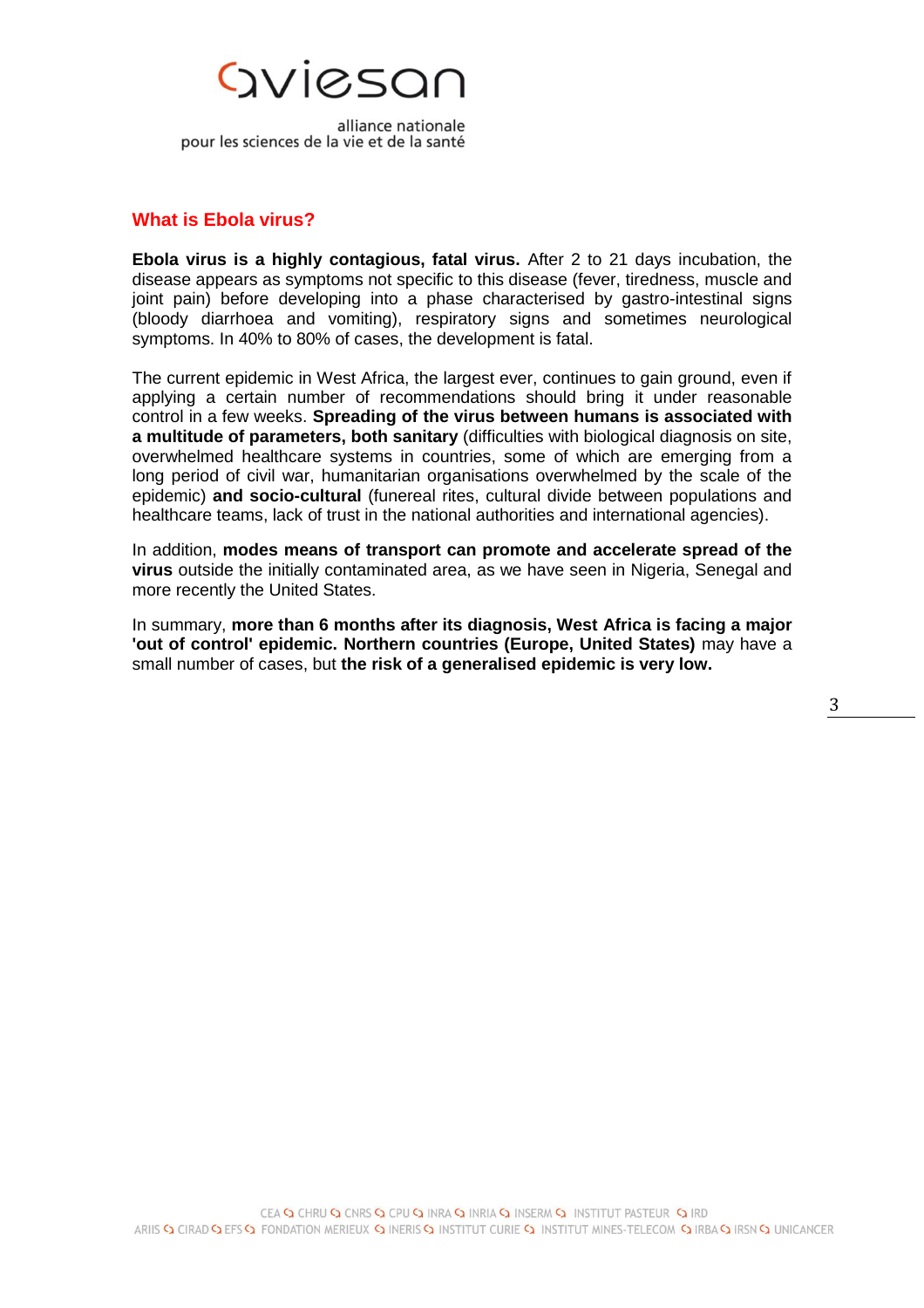

### <span id="page-3-0"></span>**Time Line: French research mobilised**

In March 2014, Guinea notified its first cases of Ebola virus illnesses to the World Health Organisation (WHO). Then the epidemic took hold in Liberia, Sierra Leone and Nigeria. Isolated cases have also been diagnosed in Senegal, Europe and the United States.

In April, the strain that has wrought havoc for several months was characterised in France. Researchers at Inserm (the P4 Laboratory in Lyon) and the Pasteur Institute (national reference centre for viral haemorrhagic fevers), working jointly with European partners, revealed in an article published in *The New England Journal of Medicine* that it was the Zaire strain of the Ebola virus in Guinea. A retrospective clinical and epidemiological analysis suggests that the epidemic could have started in December 2013. It appeared that the epidemic started from a single 'index' case (the source of the epidemic). Bats appear to be the most likely reservoir.

#### **Current status and priorities for research on the Ebola virus**

Four scientific crisis meetings, organised as part of REACTing (see page 11) on 17 July, 19 August, 2 and 26 September 2014, established the current status of French research efforts on Ebola, identified priorities and launched multi-disciplinary and interorganisational research programmes.

In the short term, research on Ebola virus should put a priority on improving **therapeutic treatments for the sick**, whether by using treatments to limit replication of the virus or to boost protection of the host. This is a major need because, apart from symptomatic treatment (to relieve the pain but not treat its cause), there is currently no effective treatment and no molecule has been tested in an epidemic situation. The challenge is therefore to develop antivirals against Ebola.

In the medium term, research covering **more fundamental aspects** will also be developed (vaccine, immune response, new therapeutic targets, etc.).

#### **Several research directions identified**

There are several **experimental vaccines and treatments** against Ebola that have given promising results in primates. Several candidate drugs have shown some efficacy when administered very soon after infection, but none when given more than 2 days after infection. It is this early phase that researchers at members of Aviesan wish to exploit.

In parallel, the Ebola fever epidemic in West Africa requires making **diagnoses** locally with techniques usable in the field. Everything remains to be done on this aspect.

Finally, **human and social sciences research** should be given very special attention. Several projects will be started by Aviesan in these areas.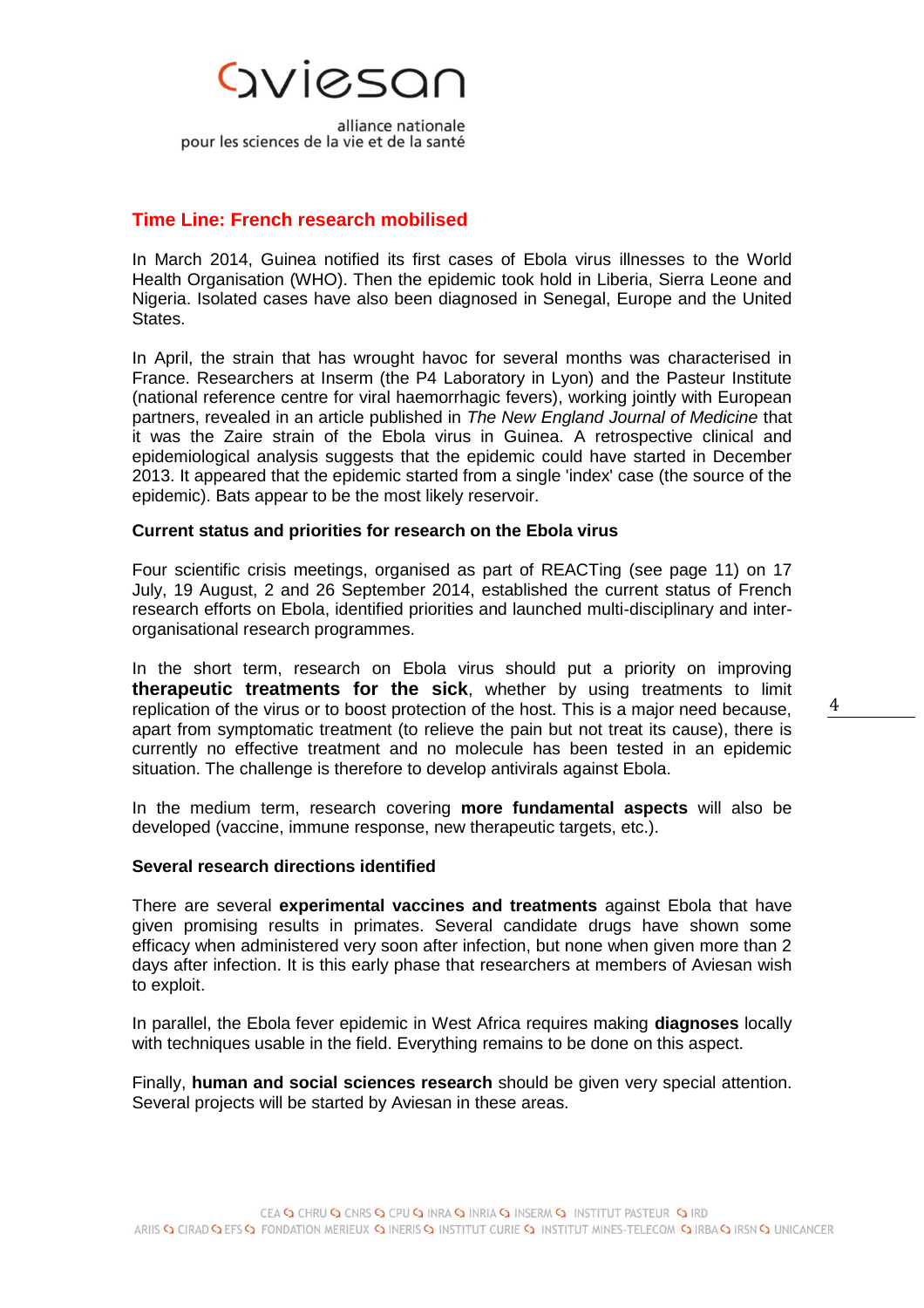

CEA SO CHRU SO CNRS SO CPU SO INRA SO INRIA SO INSERM SO INSTITUT PASTEUR SO IRD ARIIS Q CIRAD Q EFS Q FONDATION MERIEUX Q INERIS Q INSTITUT CURIE Q INSTITUT MINES-TELECOM Q IRBA Q IRSN Q UNICANCER

<span id="page-4-0"></span>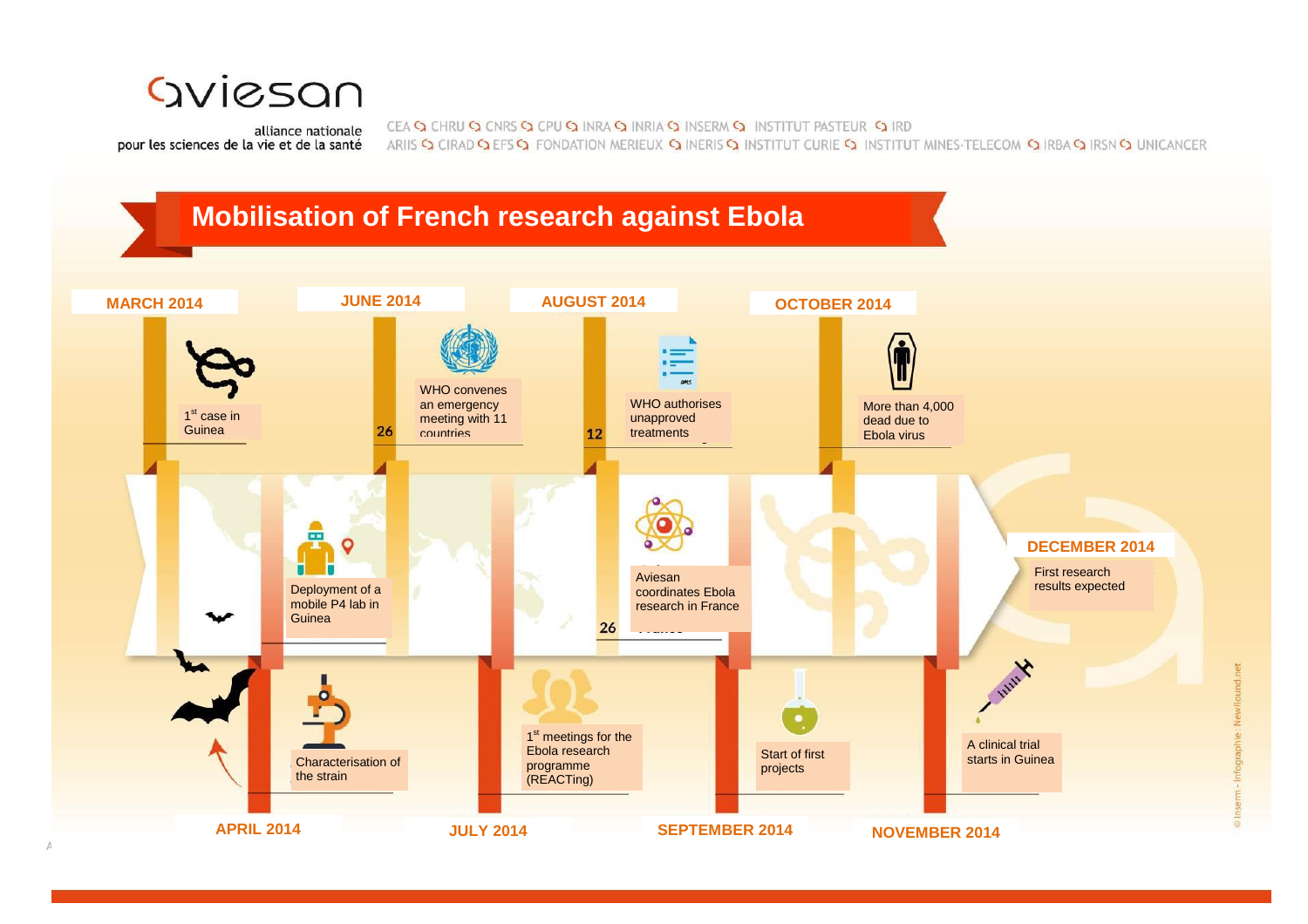

### <span id="page-5-0"></span>**Research programmes coordinated by Aviesan**

<span id="page-5-1"></span> **Standardisation of rapid, differential diagnostic tests (Ebola, other diagnoses)**

The Ebola fever epidemic in West Africa requires making diagnoses locally. The current situation is therefore paradoxical, with excellent diagnostic techniques in national reference centres but a lack of standardisation for techniques usable in the field.

**Objective:** To develop a lyophilised, ready-to-use diagnostic kit that will distinguish Ebola infection from other endemic haemorrhagic diseases in the countries affected. Therefore researchers want to re-examine real-time diagnostic techniques and offer one or more techniques meeting the following specification:

- $\checkmark$  an widely accessible test, with excellent reproducibility/sensitivity/specificity
- $\checkmark$  a test enabling diagnosis of all filovirus (usable for the current epidemic and future epidemics)
- $\checkmark$  a standard operating protocol, enabling differential diagnoses to be carried out simultaneously.

#### **Results/Due dates:** November 2014 - May 2015

#### <span id="page-5-2"></span>**Teams mobilised:** [Xavier de Lamballerie,](mailto:xavier.de-lamballerie@univ-amu.fr) [Sylvain Baize,](mailto:sylvain.baize@pasteur.fr) [Eric Leroy](mailto:eric.leroy@ird.fr)

**Development of a rapid diagnostic test (non-differential)**

**Objective:** With an identical format to tests for pregnancy, the device will be usable in the field, without special equipment, using a drop of blood, plasma or urine. Low cost, it can give a response in 10 minutes for any patient showing symptoms of this disease.

This development, completed in a very short deadline, is the result of research conducted by CEA in association with the Ministry of Defence and the General Secretariat for Defence and National Security (SGDSN), in the context of preparation against a bioterrorist act (NRBCE R&D interministerial programme). In this context, monoclonal antibodies specific to the Ebola virus (Zaire) have been developed to react with the current epidemic strain. These antibodies have been used to complete the development of this diagnostic test urgently.

**Results/Due dates:** This test has just been validated technically at the Jean Mérieux-Inserm P4 Laboratory in Lyon on the strain that is currently wreaking havoc in West Africa. The industrial scale up phase will begin with the participation of a French SME.

#### **Teams mobilised:** [Laurent Bellanger](mailto:laurent.bellanger@cea.fr)

**Pre-clinical therapeutic efficacy tests in Ebola infections**

All therapeutic treatments go through an animal research phase before being validated in man by means of clinical trials. Nonetheless, set against a health emergency, the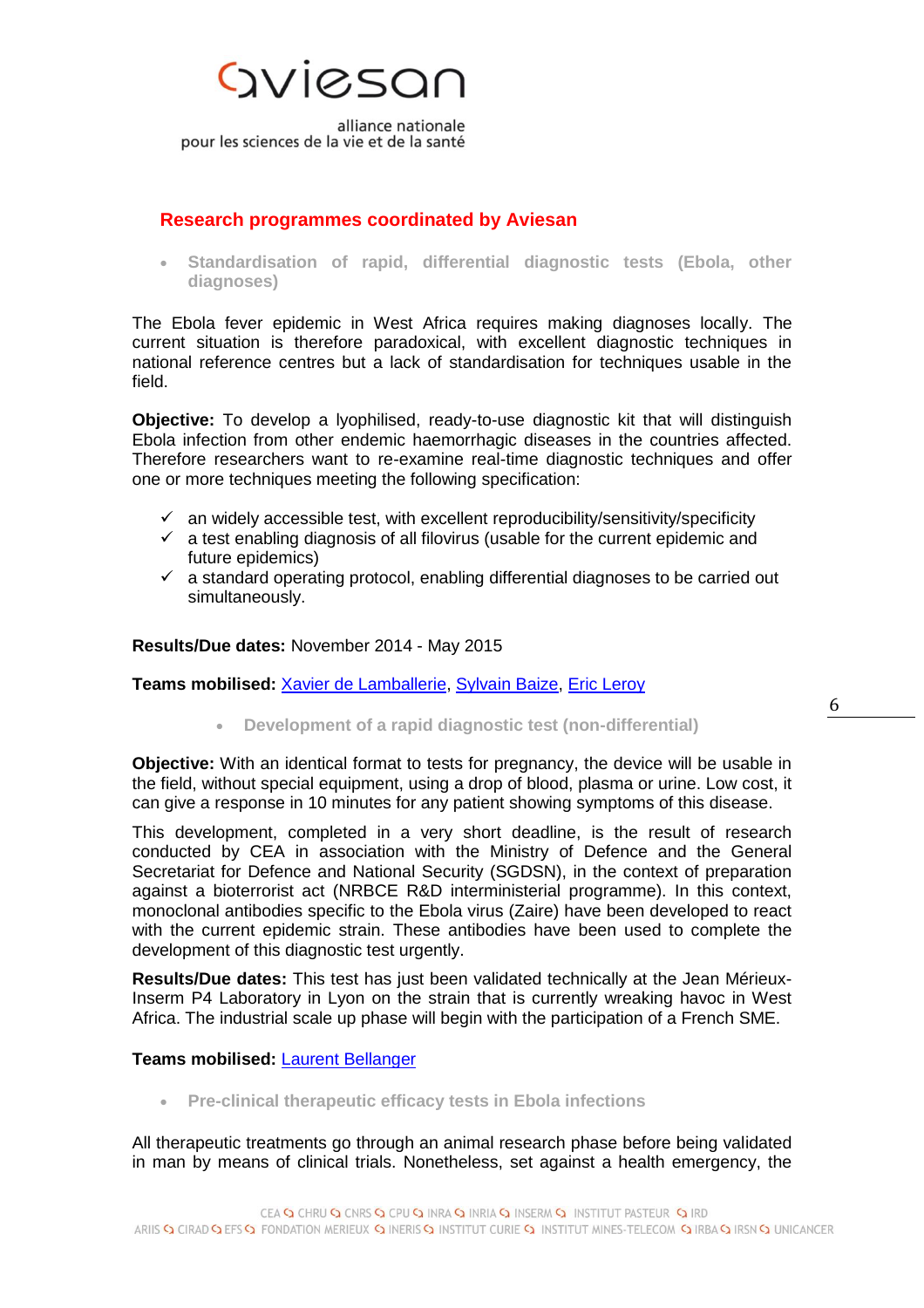

researchers wanted to go straight to primates because it seemed that this species group was most appropriate.

**Objective:** To demonstrate the therapeutic efficacy of various antiviral molecules during Ebola infections by using animal models. Three types of potential antivirals will be tested: favipiravir, lavimudine and antibodies (serum from convalescent patients, cocktail of monoclonals). All the experiments will monitor: survival rate, body temperature, weight, viral load (quantity of virus per millilitre of blood), and haematological and biochemical parameters.

**Results/Due dates:** Favipiravir test: 20 weeks; Lavimudine test: 4 weeks; Antibody test: 5 weeks for each preparation

**Teams mobilised:** [Hervé Raoul,](mailto:herv%C3%A9.raoul@inserm.fr) [Xavier de Lamballerie](mailto:xavier.de-lamballerie@univ-amu.fr) & Stephan Gunther

<span id="page-6-0"></span>**Implementation of a phase 2 clinical trial in Guinea**

The current death rate from Ebola virus is still over 40%. Drugs with specific activity against the virus are required. Favipiravir, approved in Japan for treating severe flu, has shown efficacy against the Ebola virus in a mouse model is in included in the WHO list of molecules to be tested.

**Objective:** To assess the impact of this treatment in reducing the death rate and lowering the blood viral load in adults in the very early stages of the disease. Treatment will include standard care and oral administration of favipiravir (at the highest dose evaluated in man).

**Results/Due dates:** Cli9nical trials should last 9 months but preliminary results are expected before the end of the year.

**Teams mobilised:** Sakoba Keita (Guinea) & [Denis Malvy](mailto:denis.malvy@chu-bordeaux.fr)

<span id="page-6-1"></span>**Identification of drugs in a therapeutic indication against Ebola** 

**Objective:** Vincent Lotteau's team and the company *Enyo Pharma* are currently working on the identification of drugs that already have marketing authorisation and could be repositioned for therapeutic indications against Ebola. Once these molecules have been identified, they will be tested *in vitro* and *in vivo* at the P4 Inserm-Jean Mérieux laboratory.

This original programme is aimed at acting on proteins in the host organism to prevent viral proteins attaching to them and replicating, rather than acting on the virus itself.

The first results have identified 54 molecules of interest (including anticancer agents, molecules that target apoptosis and ionic pumps). 33 of them already have marketing authorisation (MA) for another indication and, if tests are conclusive, it would be a case of therapeutic repositioning. The other 21 molecules are still in experimental/pre-clinical phases.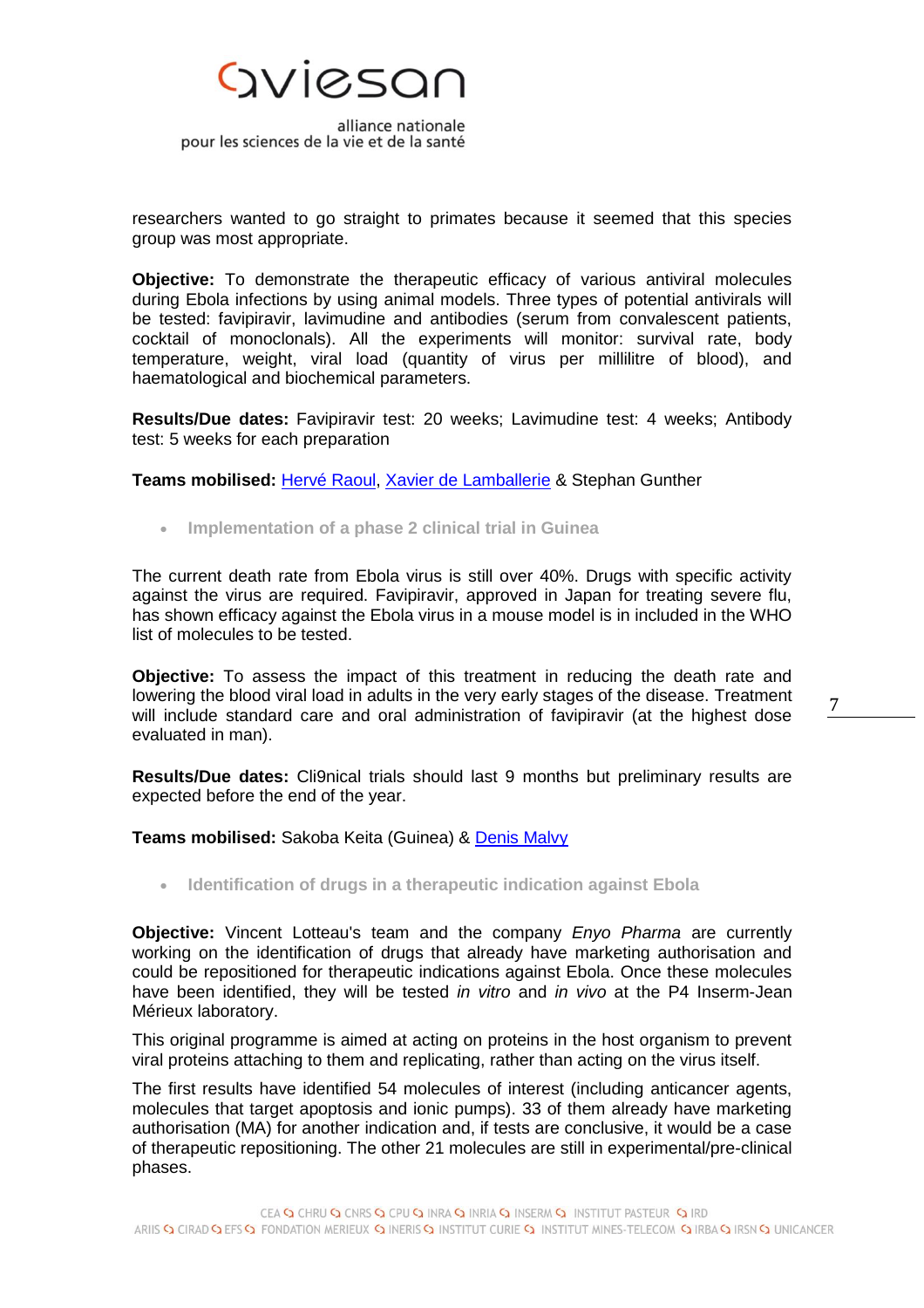

#### **Results/Due dates:** October - December 2014

#### **Teams mobilised:** [Vincent Lotteau](mailto:%20%09vincent.lotteau@inserm.fr)

<span id="page-7-0"></span> **Implementation of a follow-up cohort for convalescent patients to examine genetic and immunological survival factors**

**Objective:** To evaluate clinical, virological, immunological and psychosocial development of people infected by the Ebola virus and declared cured. It also involves studying the feasibility and acceptability within this population of taking blood samples for therapeutic use.

From a clinical point of view, the occurrence of any consequences and the impact of co-infections will be monitored. In virology, the kinetics of the Ebola virus in body fluids (blood, urine, stools, even genital secretions) will be studied. In immunology, researchers want to evaluate the kinetics of the IgG and IgM humoral response and the neutralising antibody response, as well as cellular immunity. Finally, the psychosocial impact of the real-life experience of the disease and getting better will be evaluated.

The study will be set up to recruit in rural and urban areas. Patients will be identified as they leave treatment centres in Guinea or during follow-up implemented at Boende (Congo) after informed consent and repeated home examinations.

**Results/Due dates:** Patients will be followed up for one year (making an 18-month project).

**Teams mobilised:** [Eric Delaporte,](mailto:eric.delaporte@ird.fr) Mohamed Cissé, Alpha Keita (Guinea) & Steve Ahuka-Mundeke (Republic of Congo)

<span id="page-7-1"></span> **Analysis of socio-anthropological impact of the disease: sociocultural and historical background** 

**Objective:** To use social sciences to accompany emergency measures aimed at treating Ebola and preventing its spread. Researchers want to:

Gain a better understanding of the background to the epidemic and factors promoting its appearance and dissemination.

Develop procedures that are socially and culturally acceptable to the populations.

 Identify obstacles to safe and effective care in biomedical centres and the African community

Mobilise survivors and increase their sense of responsibility

 Benefit from reviews conducted to improve long-term treatment of this type of health emergency.

#### **Results/Due dates:** 5 years

#### **Teams mobilised:** [Vinhkim Nguyen](mailto:vinhkim.nguyen@gmail.com)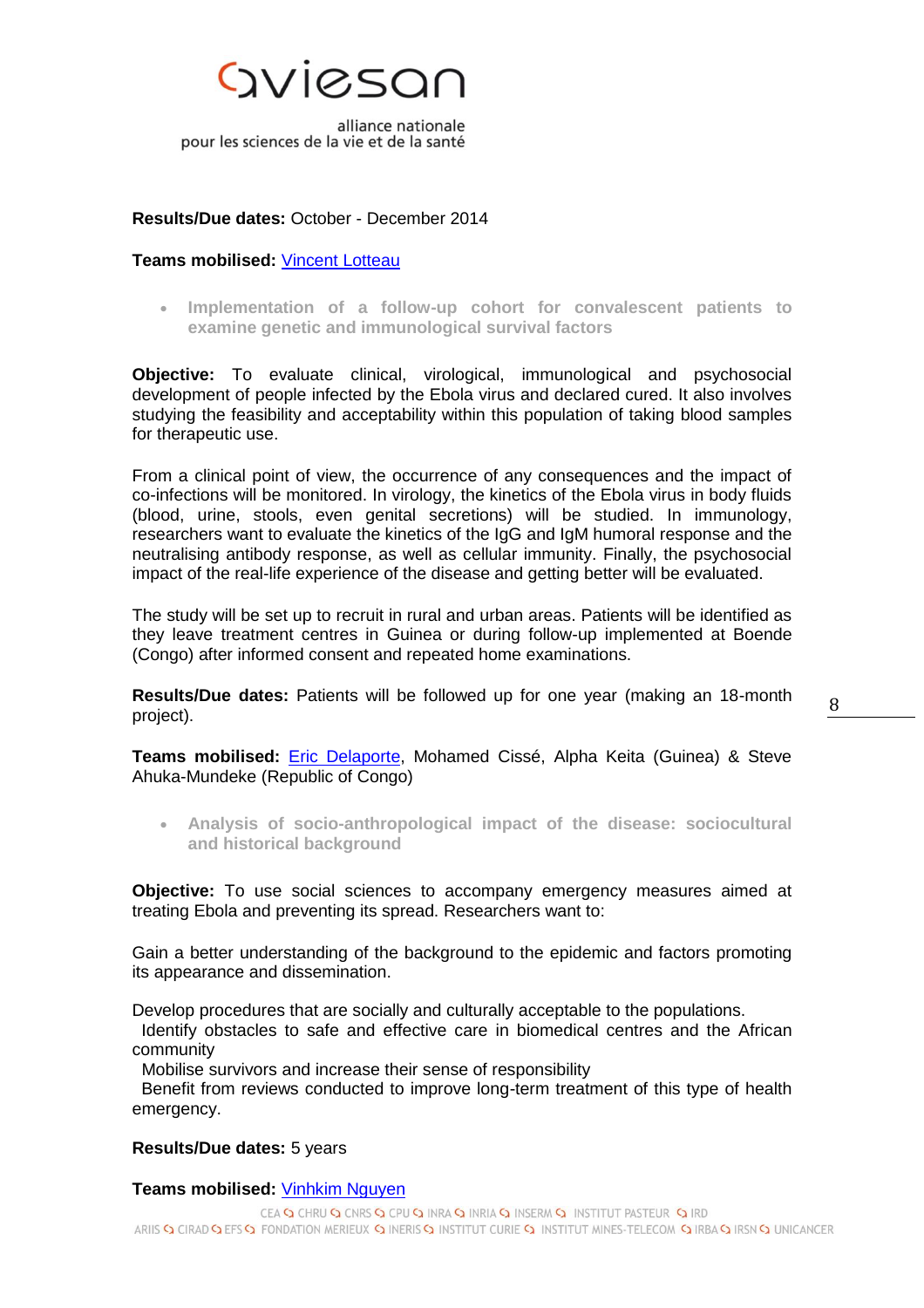

#### <span id="page-8-0"></span>**Rumours, discussions and controversies: outlooks from the online world**

**Objective:** The study covers processes for circulating and transforming information about the Ebola epidemic issued by health and humanitarian authorities (government and NGO, local and international) in two categories of countries: African countries affected by the epidemic and three northern countries (France, USA and Canada).

What are the various representations circulating about the Ebola virus (popular representations, rumours, polemics and controversies)? What is the relationship between announcements broadcast through the conventional media and chatter spread by social media? Is it possible to categorise users of social media? Which factors influence the credibility of voices and controversial messages? Which factors increase or decrease online acceptance of messages and public health announcements? Just a few of the questions that will be tackled by the study.

**Results/Due dates:** The duration of the epidemic, with a start date for gathering online data set retrospectively to January 2014.

**Teams mobilised:** [Laëtitia Atlani-Duault](mailto:laetitia.atlani-duault@ird.fr)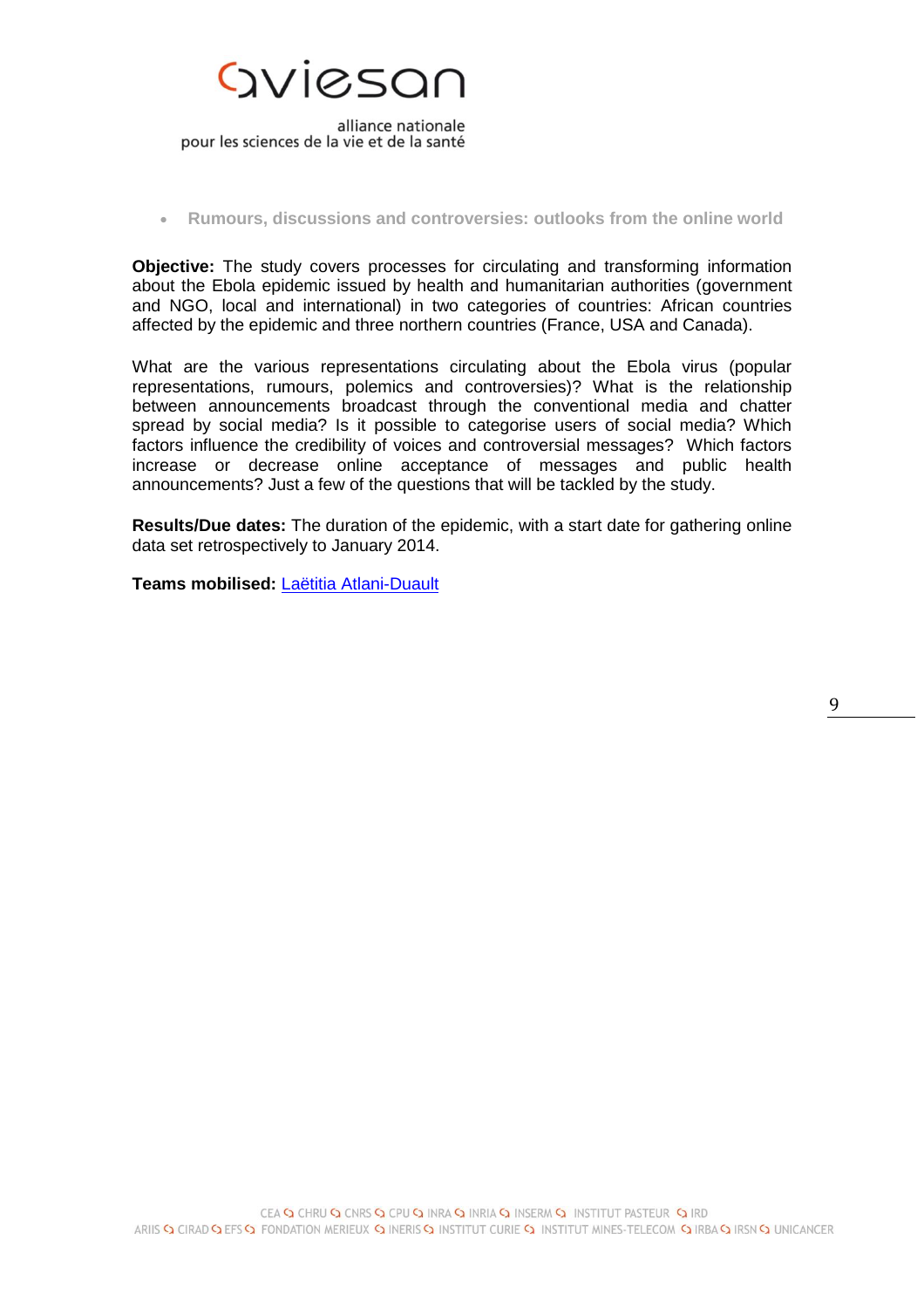

## <span id="page-9-0"></span>**An example of a research support organisation: the Jean Mérieux - Inserm P4 laboratory**

The Jean Mérieux-Inserm P4 laboratory is a **high-level containment laboratory dedicated to the study of Class 4 pathogens**. The biological safety level applied is 4, the highest possible level. This is the only place in France where scientists are permitted to handle samples containing the Ebola virus.



Mérieux-Inserm P4 laboratory ©Inserm/François Guénet

All class 4 pathogens currently known are viruses, and include viruses that cause haemorrhagic fevers or encephalitis. They include the Ebola, Marburg, Lassa, Junin, Machupo, Guanarito, Sabia, Crimean-Congo, Nipah and Hendra viruses.

The Jean-Mérieux P4 laboratory is the French partner of the **European** *'EMP4'* **project**, coordinated by German researchers. As part of this project, **a mobile P4 laboratory was deployed in Guinea** to provide field assistance diagnosing Ebola cases. Six specialists in dangerous infectious diseases from the [European Mobile](http://www.emlab.eu/)  [Laboratory \(EMLab\) project](http://www.emlab.eu/) arrived in Guéckédou last April and were relieved by seven new experts at the end of July.

The mobile laboratory unit set up on site provides easily-transported equipment to enable the virus to be handled safely enclosed in boxes. This considerably improves the quantity of samples available for analysis and makes it easier to confirm cases of Ebola, so contributing to reducing the number of undiagnosed cases and preventing the spread of the disease.